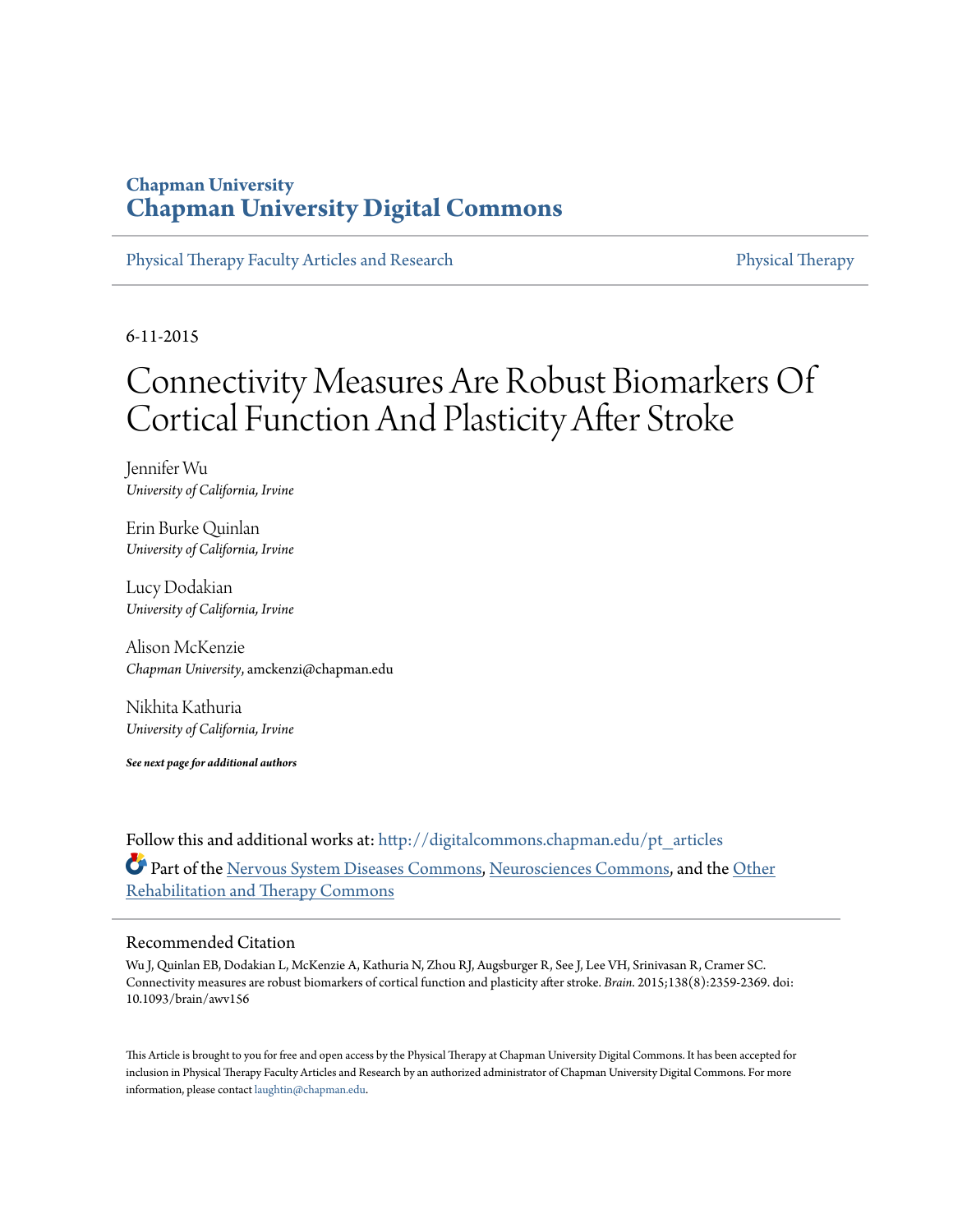## Connectivity Measures Are Robust Biomarkers Of Cortical Function And Plasticity After Stroke

#### **Comments**

This article was originally published in *Brain*, volume 138, issue 8, in 2015. [DOI:10.1093/brain/awv156](http://dx.doi.org/10.1093/brain/awv156)

#### **Copyright**

The authors

#### **Authors**

Jennifer Wu, Erin Burke Quinlan, Lucy Dodakian, Alison McKenzie, Nikhita Kathuria, Robert J. Zhou, Renee Augsburger, Jill See, Vu H. Lee, Ramesh Srinivasan, and Steven C. Cramer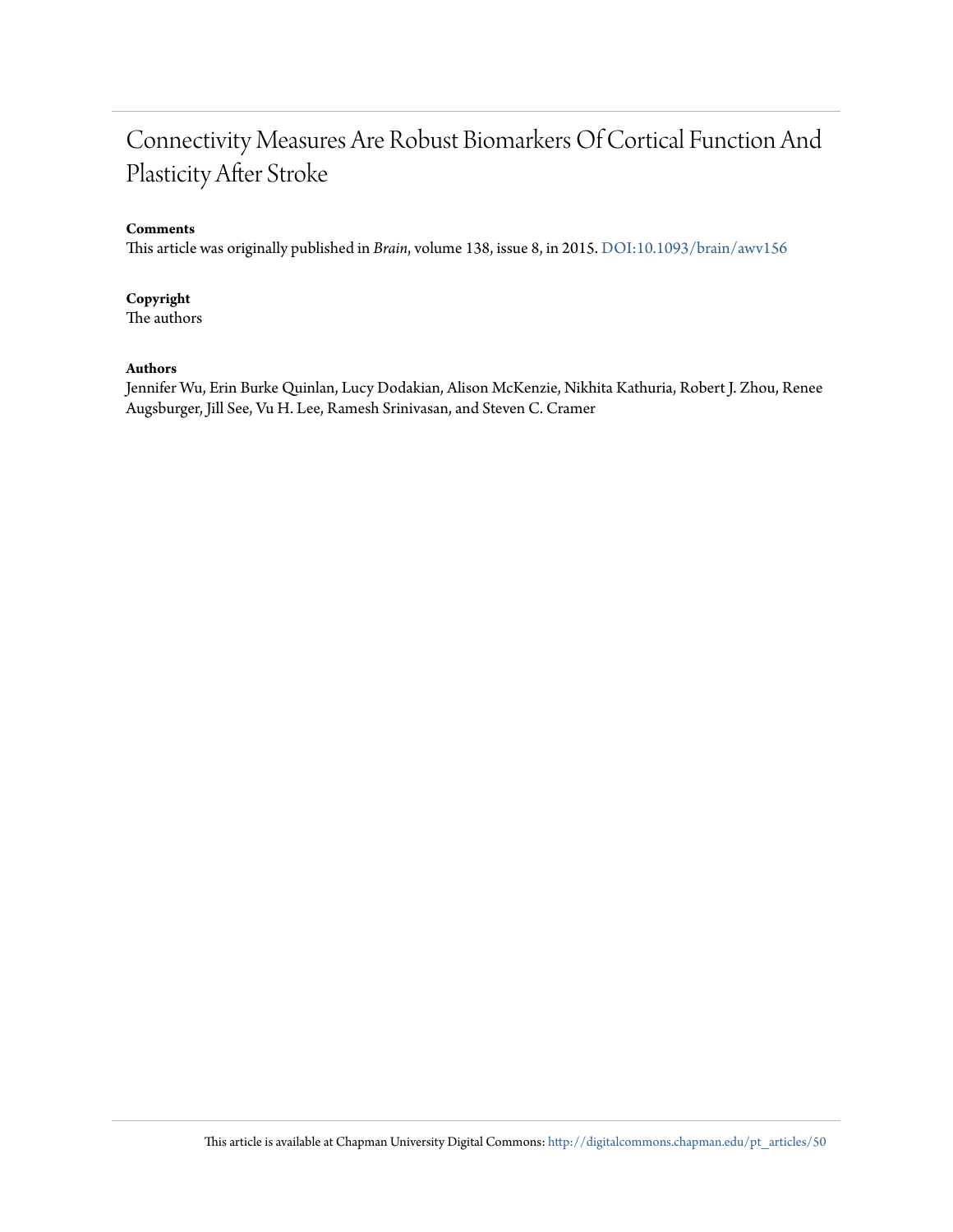# A JOURNAL OF NEUROLOGY

## Connectivity measures are robust biomarkers of cortical function and plasticity after stroke

Jennifer Wu,<sup>1,2</sup> Erin Burke Ouinlan, <sup>1,2</sup> Lucy Dodakian, <sup>2</sup> Alison McKenzie, <sup>2,3</sup> Nikhita Kathuria,<sup>2</sup> Robert J. Zhou,<sup>2</sup> Renee Augsburger,<sup>2</sup> Jill See,<sup>2</sup> Vu H. Le,<sup>2</sup> Ramesh Srinivasan<sup>4</sup> and Steven C. Cramer<sup>1,2</sup>

Valid biomarkers of motor system function after stroke could improve clinical decision-making. Electroencephalography-based measures are safe, inexpensive, and accessible in complex medical settings and so are attractive candidates. This study examined specific electroencephalography cortical connectivity measures as biomarkers by assessing their relationship with motor deficits across 28 days of intensive therapy. Resting-state connectivity measures were acquired four times using dense array (256 leads) electroencephalography in 12 hemiparetic patients (7.3  $\pm$  4.0 months post-stroke, age 26–75 years, six male/six female) across 28 days of intensive therapy targeting arm motor deficits. Structural magnetic resonance imaging measured corticospinal tract injury and infarct volume. At baseline, connectivity with leads overlying ipsilesional primary motor cortex (M1) was a robust and specific marker of motor status, accounting for 78% of variance in impairment; ipsilesional M1 connectivity with leads overlying ipsilesional frontal-premotor (PM) regions accounted for most of this  $(R^2 = 0.51)$  and remained significant after controlling for injury. Baseline impairment also correlated with corticospinal tract injury  $(R^2 = 0.52)$ , though not infarct volume. A model that combined a functional measure of connectivity with a structural measure of injury (corticospinal tract injury) performed better than either measure alone  $(R^2 = 0.93)$ . Across the 28 days of therapy, change in connectivity with ipsilesional M1 was a good biomarker of motor gains  $(R^2 = 0.61)$ . Ipsilesional M1–PM connectivity increased in parallel with motor gains, with greater gains associated with larger increases in ipsilesional M1–PM connectivity  $(R^2 = 0.34)$ ; greater gains were also associated with larger decreases in M1–parietal connectivity  $(R^2 = 0.36)$ . In sum, electroencephalography measures of motor cortical connectivity—particularly between ipsilesional M1 and ipsilesional premotor—are strongly related to motor deficits and their improvement with therapy after stroke and so may be useful biomarkers of cortical function and plasticity. Such measures might provide a biological approach to distinguishing patient subgroups after stroke.

1 Department of Anatomy and Neurobiology, University of California, Irvine, CA 92697, USA

2 Department of Neurology, University of California, Irvine, CA 92697, USA

3 Department of Physical Therapy, Chapman University, Orange, CA 92866, USA

4 Department of Cognitive Sciences, University of California, Irvine, CA 92697, USA

Correspondence to: Steven C. Cramer, M.D. University of California Irvine Medical Centre 200 S. Manchester Ave., Suite 206 Orange, CA 92868 E-mail: scramer@uci.edu

Keywords: stroke; motor; connectivity; coherence

Abbreviations: M1=primary motor cortex; PAR = parietal cortex; PLS = partial least squares; PM = frontal-premotor cortex

Received October 14, 2014. Revised April 3, 2015. Accepted April 14, 2015. Advance Access publication June 12, 2015 - The Author (2015). Published by Oxford University Press on behalf of the Guarantors of Brain. All rights reserved. For Permissions, please email: journals.permissions@oup.com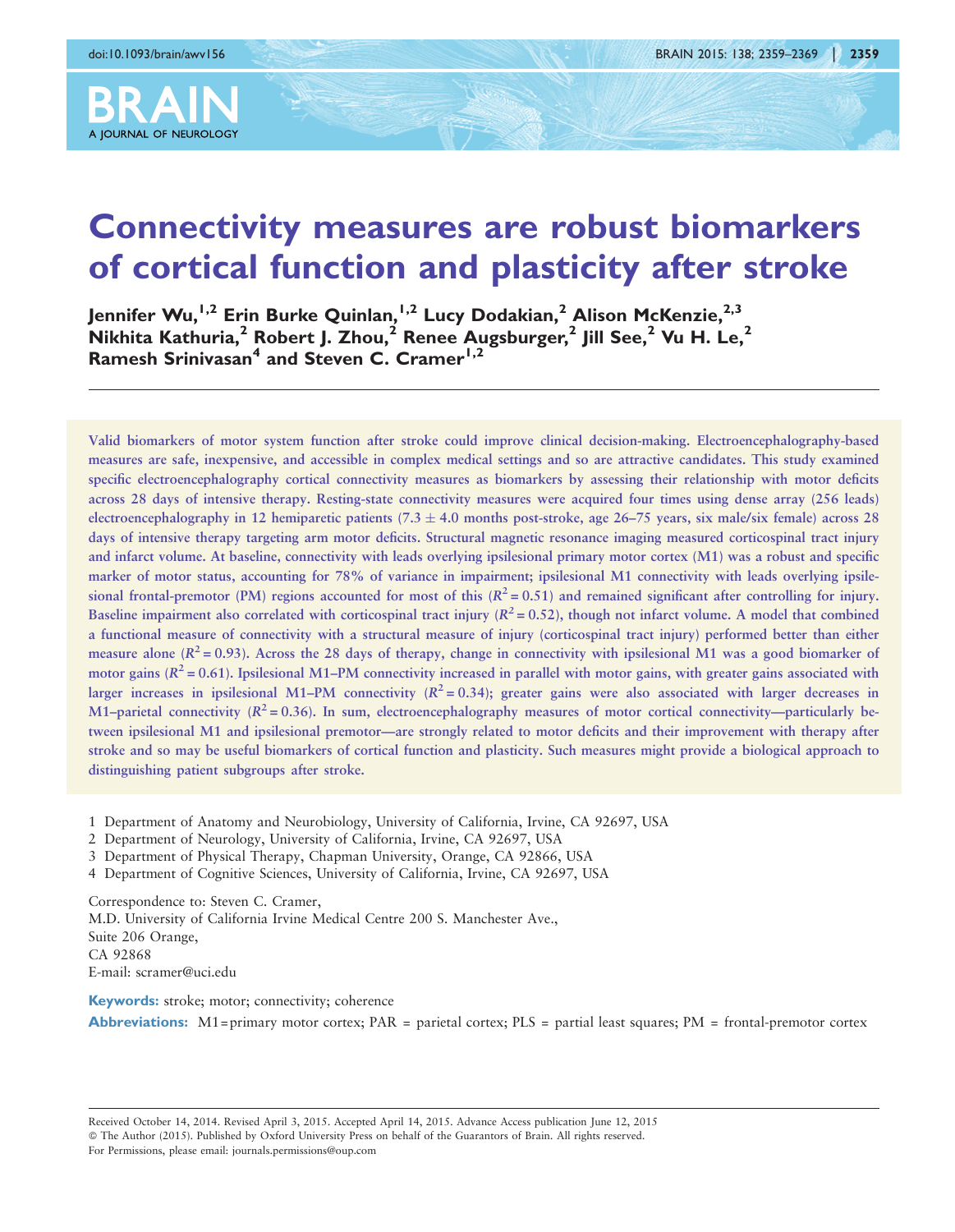## Introduction

Motor deficits are the most common impairments after stroke, present in 85% of patients acutely and persisting in  $\sim$  50% of stroke survivors ([Rathore](#page-12-0) *et al.*, 2002). Many different brain states can produce the same pattern of motor deficits; however, it is likely that a subset of these is more likely to respond favourably to restorative therapies [\(Cramer, 2008](#page-11-0)b). Identifying accurate neural markers of motor impairment could maximize therapeutic effects by informing individualization of therapy selection, timing, and duration [\(Burke and Cramer, 2013\)](#page-11-0). Furthermore, an examination of how neural markers differ across therapies could provide insight into differences in the neurobiology that underlie specific therapeutic approaches.

In the search for neuroimaging markers of motor status after stroke, prior studies have generally emphasized measures of injury or regional brain function. For example, measures of white matter integrity or of lesion load within descending motor tracts have been found to correlate with degree of motor impairment in patients with chronic hemiparetic stroke [\(Lindenberg](#page-11-0) et al., 2010; [Zhu](#page-12-0) et al.[, 2010\)](#page-12-0). In addition, gains in motor status resulting from experimental therapies have been associated with increased activity in secondary sensorimotor regions [\(Johansen-Berg](#page-11-0) et al., 2002a; [Schaechter](#page-12-0) et al., 2012). However, such approaches do not directly evaluate network interactions, which can provide key insights on het-erogeneity in stroke recovery (Carter et al.[, 2012](#page-11-0)b) and are the focus of the current study.

Convergent evidence supports the value of a networkbased approach for understanding the relationship between dysfunctional neural activity and behavioural deficit after stroke [\(Grefkes and Fink, 2011](#page-11-0)). This has been well demonstrated in connectivity studies using functional MRI, where greater motor deficits were associated with reduced connectivity across cortical motor regions [\(Grefkes](#page-11-0) et al., 2008; Carter et al.[, 2010](#page-11-0)). Thus, reduced connectivity between key nodes of the cortical motor system could serve as a marker of reduced efficiency in processing sensorimotor signals in the stroke-injured brain [\(de Vico Fallani](#page-11-0) et al., 2009). Consistent with this, rat models report motor dysfunction after experimental stroke is paralleled by reduced connectivity between cortical motor regions, and behavioural recovery is related to restoration of functional connectivity between cortical motor areas ([van Meer](#page-12-0) et al., 2010). Similarly, human functional MRI studies report that individuals with persistent motor deficits demonstrate significantly reduced connectivity across ipsilesional cortical motor regions during movement [\(Grefkes](#page-11-0) et al., 2008; [Sharma](#page-12-0) et al., 2009), and that behavioural recovery occurs in concert with increased connectivity among cortical motor regions (James et al.[, 2009\)](#page-11-0). Together, these findings suggest that measures of cortical motor connectivity may be good biomarkers of post-stroke sensorimotor signal processing.

The current study approached these issues using dense array EEG, which has advantages such as low cost, high safety, and high accessibility in complex medical settings. In addition, the high temporal resolution of EEG may be particularly salient in studies of the motor system, as it permits measurement of connectivity in the beta (20–30 Hz) range, a frequency range that is associated with motor system function [\(Pfurtscheller](#page-12-0) et al., 1996; [Roopun](#page-12-0) et al., [2006;](#page-12-0) Deeny et al.[, 2009\)](#page-11-0). The current study examined a resting-state EEG measure of functional connectivity, coherence with ipsilesional primary motor cortex in the beta band, as a neural marker of motor impairment and a biomarker of change in motor status across a period of intensive therapy in patients with chronic stroke. The study hypothesized that this motor system measure of restingstate EEG functional connectivity would: (i) perform better than MRI measures of structural injury such as total infarct volume and corticospinal tract lesion load as a neural marker of baseline motor impairment; (ii) demonstrate specificity, i.e. correlate with motor behaviour but not nonmotor behaviours; and (iii) change in parallel with motor gains over 28 days of intensive therapy.

Additional hypotheses were focused on neurobiological insights based on the spatial distribution of this EEG connectivity measure. Studies using PET and functional MRI in patients with stroke have found that greater activation within ipsilesional premotor areas is associated with better motor outcomes (Seitz et al.[, 1998](#page-12-0); [Carey](#page-11-0) et al., [2006\)](#page-11-0), and that larger increases in ipsilesional premotor activation parallel better motor recovery ([Johansen-Berg](#page-11-0) et al.[, 2002](#page-11-0)a; [Mihara](#page-12-0) et al., 2013). Conversely, greater activation within contralesional primary motor areas is associated with poorer motor outcomes [\(Johansen-Berg](#page-11-0) et al., [2002](#page-11-0)b; Ward et al.[, 2003](#page-12-0)a), and larger increases in contralesional primary motor area activation parallel worse motor recovery ([Loubinoux](#page-11-0) [et al.](#page-12-0), 2003; Wei et al., [2013\)](#page-12-0). Therefore, the current study further hypothesized that: (i) greater connectivity between ipsilesional primary motor cortex (M1) and ipsilesional premotor cortex (PM) would be associated with better baseline motor status, and furthermore that increases in connectivity between ipsilesional M1 and ipsilesional PM would parallel greater gains with therapy; and (ii) greater connectivity between ipsilesional M1 and contralesional M1 would be associated with poorer baseline motor status, and furthermore that increases in connectivity between ipsilesional M1 and contralesional M1 would parallel reduced motor gains with therapy. Additional analyses explored EEG coherence as a predictor of motor gains across therapy.

## Materials and methods

#### Study design

Subjects with hemiparesis and chronic stroke were recruited. All subjects signed informed consent in accordance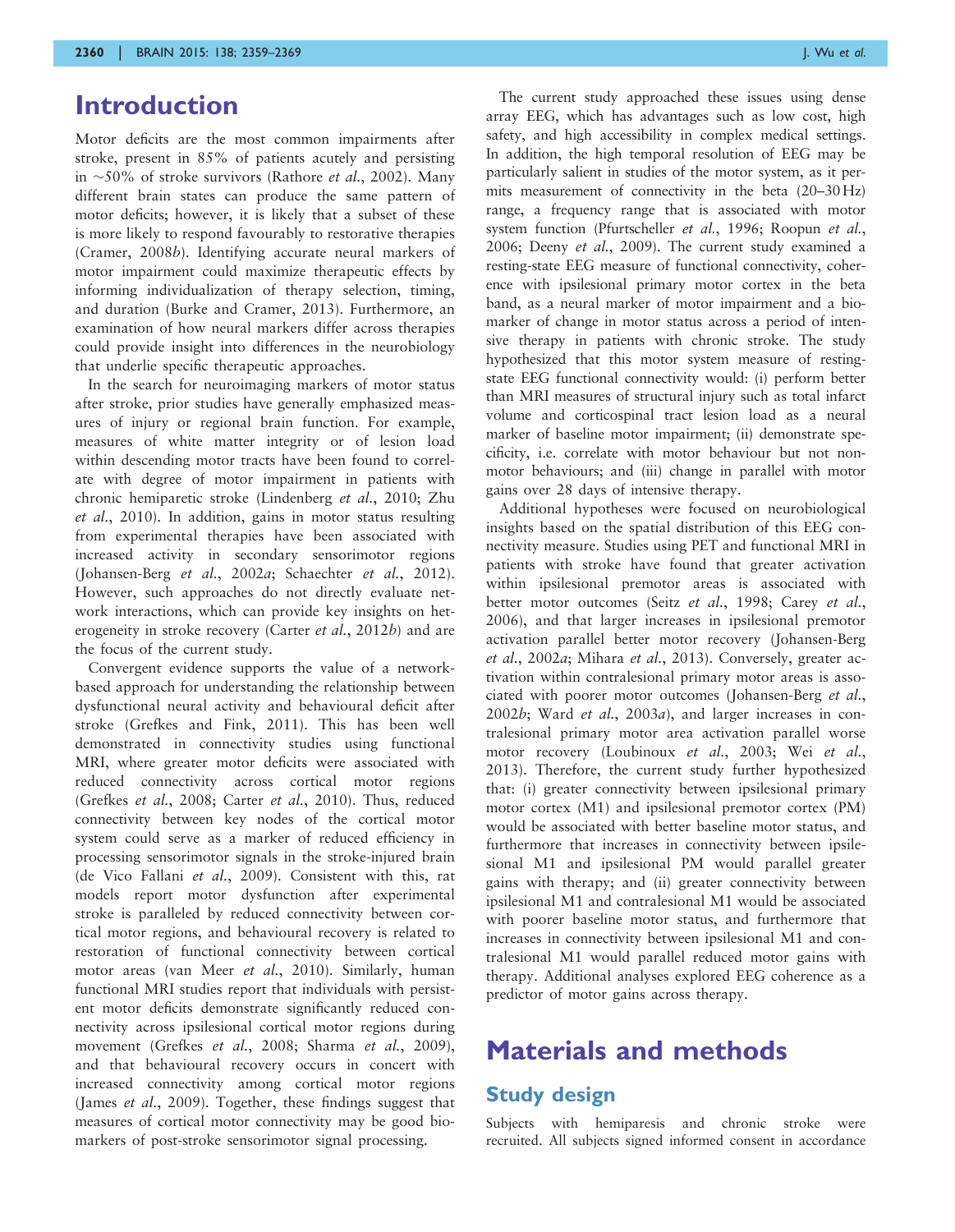<span id="page-4-0"></span>with the University of California, Irvine Institutional Review Board.

Inclusion criteria included age  $>18$  years, stroke that occurred 3–24 months prior to first behavioural assessment, Fugl-Meyer score of  $22-55$  (normal = 66), and English speaking. Exclusion criteria included deficits in communication or attention that would interfere with reasonable study participation, contraindication to MRI scanning, active major neurological or psychiatric disease, or another diagnosis substantially affecting the arm. A skull defect that could result in an EEG breach rhythm was not a specific exclusion criterion but was not present in any subject.

Approximately 1 week after the initial screening visit, subjects returned for structural MRI and EEG assessments. As previously described ([Takahashi](#page-12-0) et al., 2008), after the initial screening, subjects underwent two baseline assessments of upper extremity motor status to insure behavioural recovery was at a stable plateau, i.e. any difference between Baseline 1 and Baseline 2 Fugl-Meyer scores was  $<$  3 points, smaller than the minimal detectable change (See et al.[, 2013\)](#page-12-0).

#### Treatment protocol

The protocol included 28 days of intensive home-based re-habilitation targeting the upper extremity ([Dodakian](#page-11-0) et al., [2014](#page-11-0)) (Fig. 1A). In sum, each day, subjects completed a 2-h session focused on arm motor rehabilitation therapy. The daily therapy sessions included standard physical therapy and occupational therapy exercises guided by slide show diagrams, as well as virtual reality computer games designed to emphasize control of range, speed, timing and accuracy of hand movements. Content of therapy was adjusted according to individual deficits.

#### EEG recording and signal processing

Three minutes of awake, eyes-open, resting-state brain activity was acquired by dense array surface EEG using the 256-lead Hydrocel net (Electrical Geodesics, Inc.). The netted design of the Hydrocel system allows for rapid application of the 256 leads. For the typical subject, net preparation (including head measurement, net preparation in saline solution, net

placement, and net adjustments) was  $<$ 10 min, recording time was  $3 \text{ min}$ , and net removal was  $\lt 5 \text{ min}$ . As a result, average start-to-finish time for a complete EEG exam was 15–20 min, with no EEG exam exceeding 30 min.

Participants were seated upright with feet flat on the floor. During recording, lights were dimmed, and participants were requested to minimize movements/speaking and to focus their gaze at the centre of a fixation cross displayed on a laptop. An investigator in the room visually confirmed subject compliance with these instructions. Data were collected with a high input impedance amplifier (Net Amp 300, EGI) using Net Station 4.5.3 (EGI) at 1000 Hz sampling rate.

#### **Preprocessing**

EEG data were exported to MATLAB 7.8.0 (MathWorks, Inc.) for subsequent preprocessing and analysis steps. For 3 min of recording time, 180 1-s epochs of EEG data were collected. Data were re-referenced offline to the mean signal across all electrodes. Preprocessing steps to remove extra-brain artefacts were applied, as described previously (Wu et al.[, 2014\)](#page-12-0). In sum, continuous EEG data were low-pass filtered at 50 Hz, segmented into non-overlapping 1-s epochs, and then mean detrended. Next, visual inspection removed epochs contaminated by muscle activity, including neck and face movements. EEG data then underwent independent component analysis decomposition, in which components representing eye blinks, eye movements, and cardiac rhythms were removed ([Delorme](#page-11-0) [and Makeig, 2004](#page-11-0); [Delorme](#page-11-0) et al., 2007). The remaining components were transformed back to channel space before undergoing an additional round of visual inspection to ensure absence of all extra-brain artefacts in the remaining data. Across all EEG recordings  $(12 \text{ subjects} \times 4 \text{ EEG})$ exams/subject),  $171.4 \pm 12.0$  [mean  $\pm$  standard deviation (SD)] of the 180 epochs per EEG exam (93.6%), were retained for subsequent analyses.

#### **Coherence**

Functional connectivity between brain regions was estimated from EEG coherence between electrodes overlying the corresponding regions [\(Nunez and Srinivasan, 2006\)](#page-12-0). Coherence



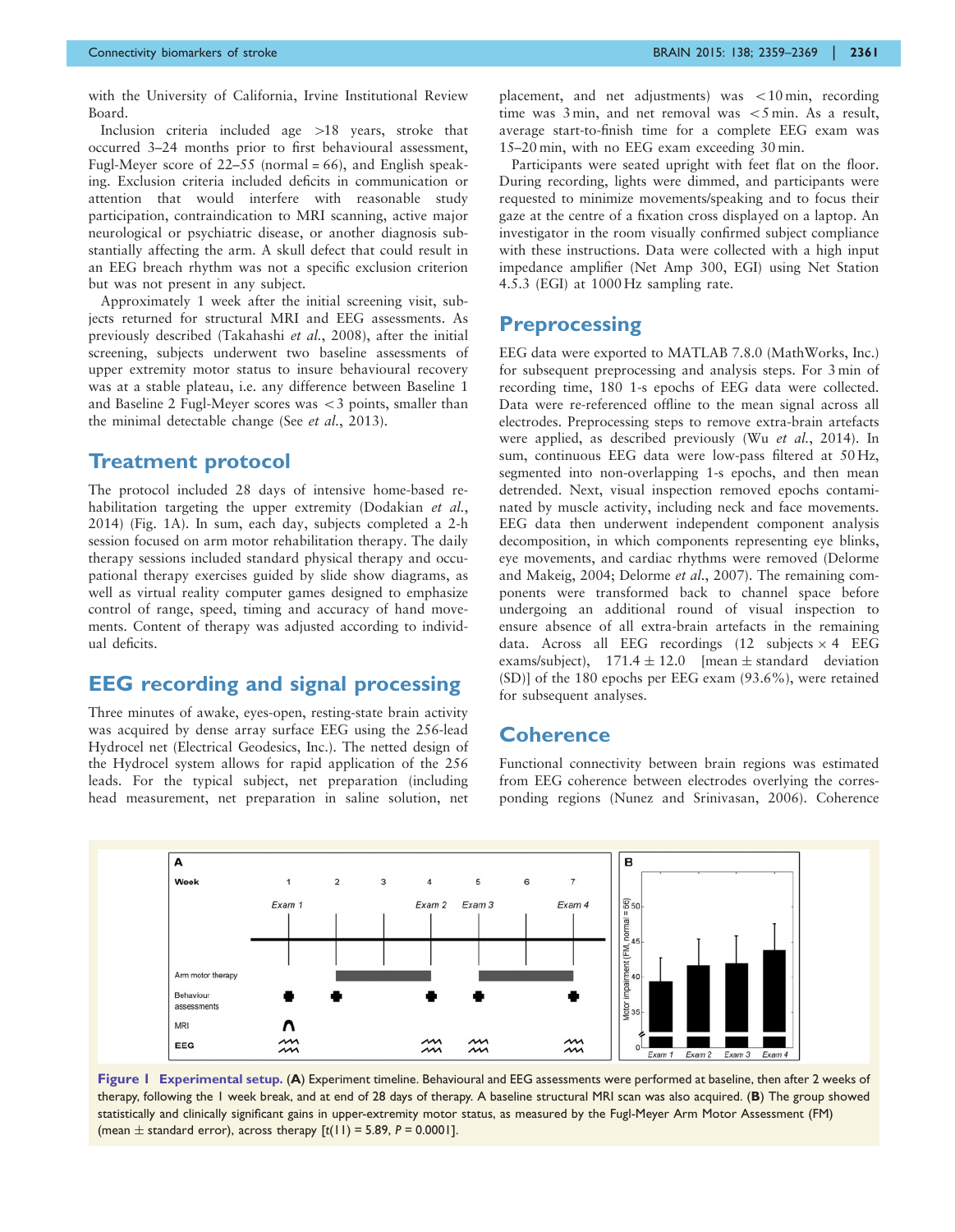ranges from zero to one, with a coherence value near one indicating EEG signals have similar phase and amplitude difference at all time points, and a coherence value near zero indicating signals have a random difference in phase and amplitude. Although coherence has been widely adopted in EEG studies as a surrogate marker of communication between cortical neural sources ([Nunez and Srinivasan, 2006\)](#page-12-0), there is potential that an observed increase in coherence may result from increased input from a tertiary common neural source [\(Saltzberg](#page-12-0) et al., 1986).

The high beta (20–30 Hz) frequencies are associated with function of the motor system [\(Pfurtscheller](#page-12-0) et al., 1996; [Roopun](#page-12-0) et al., 2006). Therefore, the primary metric in the present study was mean coherence in the high beta frequency range using a seed region over ipsilesional M1, a central motor execution node of the cortical motor system [\(Hardwick](#page-11-0) et al., [2013\)](#page-11-0). For the 256-lead system used, the M1 seed was defined as either C3 or C4 (left or right M1, respectively), which some studies have suggested largely reflects activity from the precen-tral gyrus ([Homan](#page-11-0) et al., 1987), and its six immediately surrounding leads. Coherence matrices from individuals with infarcts in the right hemisphere were flipped across the midline for subsequent analyses.

#### Partial least squares modelling

Partial least squares (PLS) analyses are particularly well suited for analysing very large data sets that contain many predictors, for which multiple comparisons would reduce statistical power, as is common in neuroimaging data [\(Krishnan](#page-11-0) et al., [2011\)](#page-11-0), and for analysing data sets that have multicollinearity among predictors. Similar to previous studies from our group [\(Krishnan](#page-11-0) et al., 2013; Wu et al.[, 2014](#page-12-0)), the current study used the N-way Toolbox for MATLAB [\(Andersson and Bro, 2000](#page-10-0)) to implement PLS analyses. The resultant PLS model from each analysis was then used to identify electrodes of interest for characterizing brain function–behaviour relationships.

The mathematics of PLS can be conceptualized as a variant of independent component analysis. With both PLS and independent component analysis, a multivariate signal such as EEG is reduced to a series of additive subcomponents. In independent component analysis, the objective is to maximize representation of variance in the independent variable in as few components as possible. Conversely, in PLS, the objective is to maximize representation of variance in the dependent variable in as few components as possible. This is accomplished by optimizing a least squares fit for a partial correlation matrix between the independent and dependent variables. For the present analyses, the independent variable was EEG coherence and the dependent variable was Fugl-Meyer score. As preprocessing steps, data were first mean detrended and then underwent a direct orthogonal signal correction to allow for more efficient PLS models with fewer components [\(Westerhuis](#page-12-0) et al., [2001\)](#page-12-0). From the PLS regression, a series of models with successively more components were generated that maximally accounted for variance in the dependent variable. The fitted PLS model included as many components as were required to achieve 80% of variance in the dependent variable explained.

To test predictive strength of each PLS connectivity model, cross-validation was performed using a leave-one-out and predict approach. With this validation method, data from each subject are iteratively removed from the PLS model, and the removed subject's behavioural data are predicted from his/her EEG coherence data using the PLS model generated from the remaining  $n - 1$  subjects. This method of cross-validation was selected because a leave-one-out and predict validation scheme has established utility for accurately assessing generalization of results to an independent data set, particularly with smaller sample sizes ([Huang](#page-11-0) et al., 2011; Kang et al.[, 2013\)](#page-11-0).

Leads where coherence with ipsilesional M1 was most strongly related to behavioural status were identified by setting an arbitrary threshold for each model using the approach described by [Menzies](#page-12-0) et al. (2007): correlation coefficients were thresholded at  $|r_i| > 0.8 \times r_{max}$ , where  $r_i$  is the correlation coefficient at the *i*th lead and  $r_{max}$  is the largest  $|r_i|$  value across all 249 leads (256 total electrodes minus the seven seed leads overlying M1).

#### Magnetic resonance imaging

High resolution  $T_1$ -weighted images were acquired with a Philips Achieva 3 T MRI scanner using a 3D magnetizationprepared rapid gradient echo (MPRAGE) sequence (repetition  $time = 8.5$  ms;  $echo$  time = 3.9 ms; slices = 150; voxel size =  $1 \times 1 \times 1$  mm<sup>3</sup>). Infarct volume and the per cent of the corticospinal tract affected by stroke (corticospinal tract injury) were calculated using previously described methods (Burke, et al.[, 2014](#page-11-0)b). Infarct volume was outlined by hand on a  $T_1$ -weighted MRI image. Corticospinal tract injury was quantified by overlapping each subject's infarct in MNI stereotaxic space with a normal M1 corticospinal tract generated from healthy controls (Dawes et al.[, 2008;](#page-11-0) Zhu et al.[, 2010;](#page-12-0) Riley et al.[, 2011\)](#page-12-0).

#### Statistical analyses

Change in motor impairment score was analysed by a twotailed paired *t*-test, with statistical significance set at  $P < 0.05$ . Simple bivariate analyses between a clinical measure (behaviour or demographic) and brain state (MRI injury or EEG coherence) were performed using two-tailed linear regression models with statistical significance set at  $P < 0.05$ . Parametric statistical methods were used, as all measures were normally distributed or could be transformed to a normal distribution. Statistical tests were performed using the MATLAB 7.8.0 statistical package.

## **Results**

#### **Subjects**

Twelve subjects, age  $26-75$  (mean =  $54.0 \pm 16.6$  years), six male and six female, in the chronic phase of stroke recovery (mean time post-stroke =  $7.3 \pm 4.0$  months) with persistent hemiparesis were recruited. All 48 EEG exams (four exams/subject  $\times$  12 subjects, [Fig. 1](#page-4-0)A) were completed successfully, with no EEG exam excluded for reasons such as excessive movement or muscle artefact during data acquisition or hardware malfunction.

The patient group showed heterogeneity in both size and location of brain infarcts [\(Table 1](#page-6-0)). Overall, the group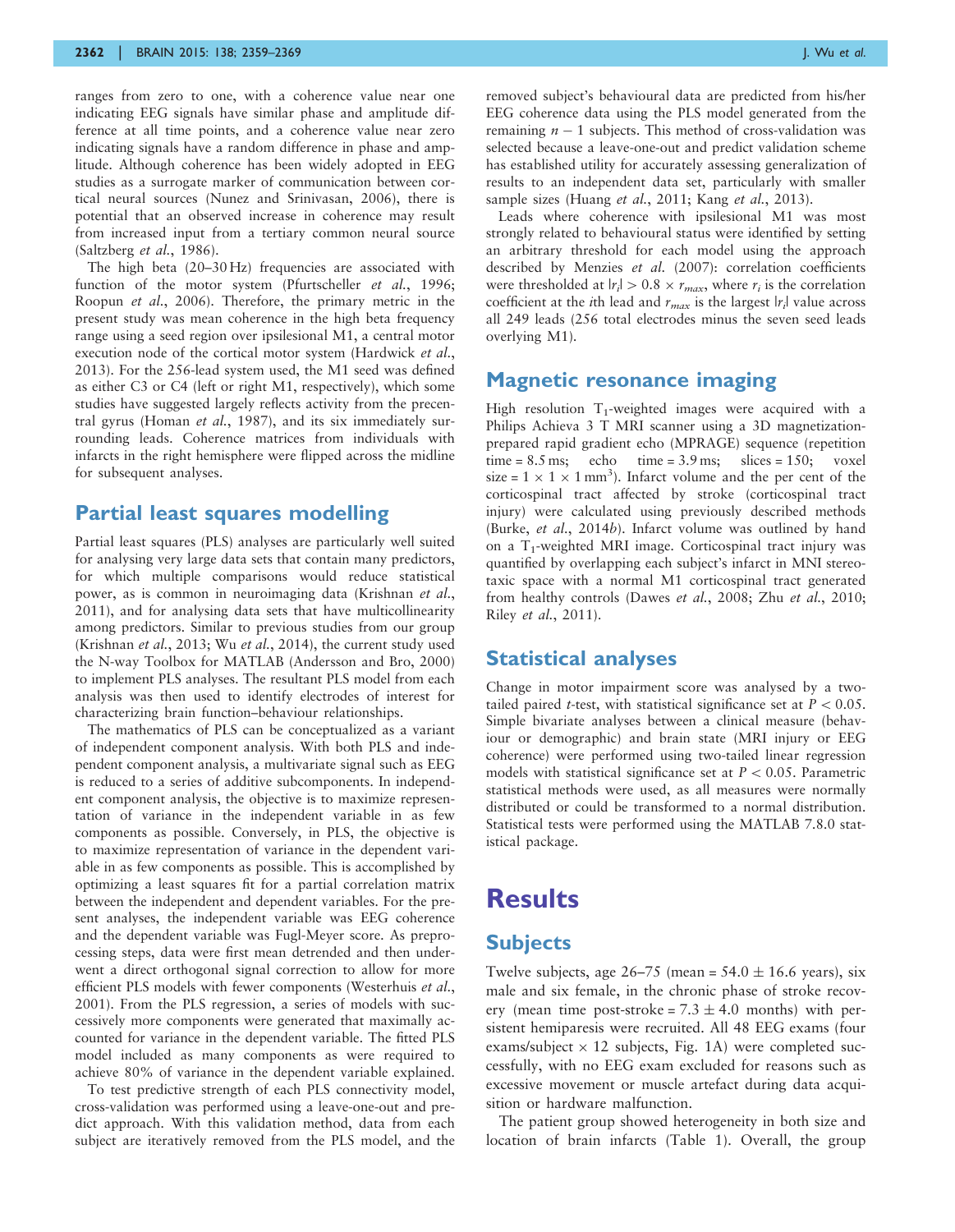<span id="page-6-0"></span>

| Table   Subject characteristics |  |  |  |  |  |
|---------------------------------|--|--|--|--|--|
|---------------------------------|--|--|--|--|--|

| <b>Patient</b><br>No. | Age<br>(years) | <b>Gender</b> | <b>Affected</b><br>arm | <b>Infarct</b><br>volume $(cm3)$ | Infarct site                   | <b>Months</b><br>post-stroke | <b>Baseline</b><br><b>Fugl-Meyer</b><br>score |
|-----------------------|----------------|---------------|------------------------|----------------------------------|--------------------------------|------------------------------|-----------------------------------------------|
|                       | 66             | M             | $\mathsf{R}$           | 3.0                              | Left pontine                   | 8.4                          | 55                                            |
|                       | 39             | M             |                        | 21.5                             | Right cingulate                | 5.4                          | 42                                            |
| 3                     | 75             | F             | $\mathsf{R}$           | 5.0                              | Left frontal                   | 5.5                          | 51                                            |
| 4                     | 68             | M             |                        | 100.6                            | Right frontal                  | 6.3                          | 39                                            |
| 5                     | 39             | M             | $\mathsf{R}$           | 0.4                              | Left internal capsule/temporal | 4.8                          | 56                                            |
| 6                     | 47             | M             | $\mathsf{R}$           | 10.3                             | Left temporal                  | 8.5                          | 49                                            |
|                       | 43             | F             |                        | 59.1                             | Right frontal                  | 10.2                         | 25                                            |
| 8                     | 65             | F             | $\mathsf{R}$           | 1.2                              | Left internal capsule          | 3.6                          | 38                                            |
| 9                     | 70             | F             |                        | 32.2                             | Right parietal                 | 5.6                          | 23                                            |
| 10                    | 26             | F             | $\mathsf{R}$           | 30.1                             | Left parietal                  | 18.4                         | 36                                            |
| $\mathsf{I}$          | 70             | F             |                        | 25.7                             | Right parietal                 | 4.7                          | 23                                            |
| 12                    | 40             | M             |                        | 0.8                              | Right pontine                  | 5.6                          | 36                                            |

showed mild-moderate arm motor impairment at Exam 1 (mean Fugl-Meyer =  $39 \pm 12$ , range 23–56, normal = 66). At baseline, motor deficits were stable, as the group did not show a significant change in Fugl-Meyer score across the two baseline behavioural assessments  $[t(11) = -0.20$ ,  $P = 0.85$ ]. Across therapy, motor deficits improved significantly, as Fugl-Meyer scores increased by  $4.5 \pm 2.7$  points ([Fig. 1B](#page-4-0)), achieving statistical significance  $[t(11) = 5.89]$ ,  $P = 0.0001$  and exceeding the minimal clinically important difference (See et al.[, 2013\)](#page-12-0).

## Connectivity is a robust and specific cross-sectional marker of motor status

The PLS connectivity model at Exam 1 ('Exam 1 PLS model') identified a pattern of beta coherence with M1 that correlated strongly with Exam 1 Fugl-Meyer score (fitted  $R^2$  = 0.96). Cross-validation using the leave-one-out approach found that the Exam 1 PLS model remained highly accurate (validated  $R^2 = 0.78$ , Fig. 2A), i.e. connectivity between ipsilesional M1 and the rest of the scalp accounted for 78% of the variance in Exam 1 Fugl-Meyer score across the 12 subjects.

To better understand the Exam 1 PLS model, those leads where variance in connectivity with M1 was most strongly related to Exam 1 Fugl-Meyer score were identified. These were clustered in ipsilesional PM (indicated by black dots in Fig. 2A). Focusing on these ipsilesional premotor leads, bivariate linear regression found that individuals with higher ipsilesional M1–PM connectivity at Exam 1 had higher Exam 1 Fugl-Meyer scores. Furthermore, variance in ipsilesional M1–PM connectivity accounted for a majority of the variance in Exam 1 Fugl-Meyer scores ( $R^2 = 0.51$ ,  $P = 0.009$ , Fig. 2B). This relationship between M1–PM connectivity and Fugl-Meyer score measured at the same exam remained robust across each of the four EEG exams (Exam



Figure 2 Cortical connectivity with ipsilesional M1 was a good marker of Fugl-Meyer score at baseline. (A) Topographic map of correlation coefficients of PLS model correlating baseline ipsilesional M1 connectivity across whole scalp and baseline Fugl-Meyer (FM) score (fitted  $R^2$  = 0.96, cross-validated  $R^2$  = 0.78). The left side of the figure is ipsilesional, the right side is contralesional, green electrodes indicate the ipsilesional M1 seed, and the black dots indicate leads overlying the ipsilesional frontalpremotor cortical region (PM). (B) Greater degree of ipsilesional M1–premotor connectivity was correlated with higher Fugl-Meyer score  $(R^2 = 0.51, P = 0.009)$ .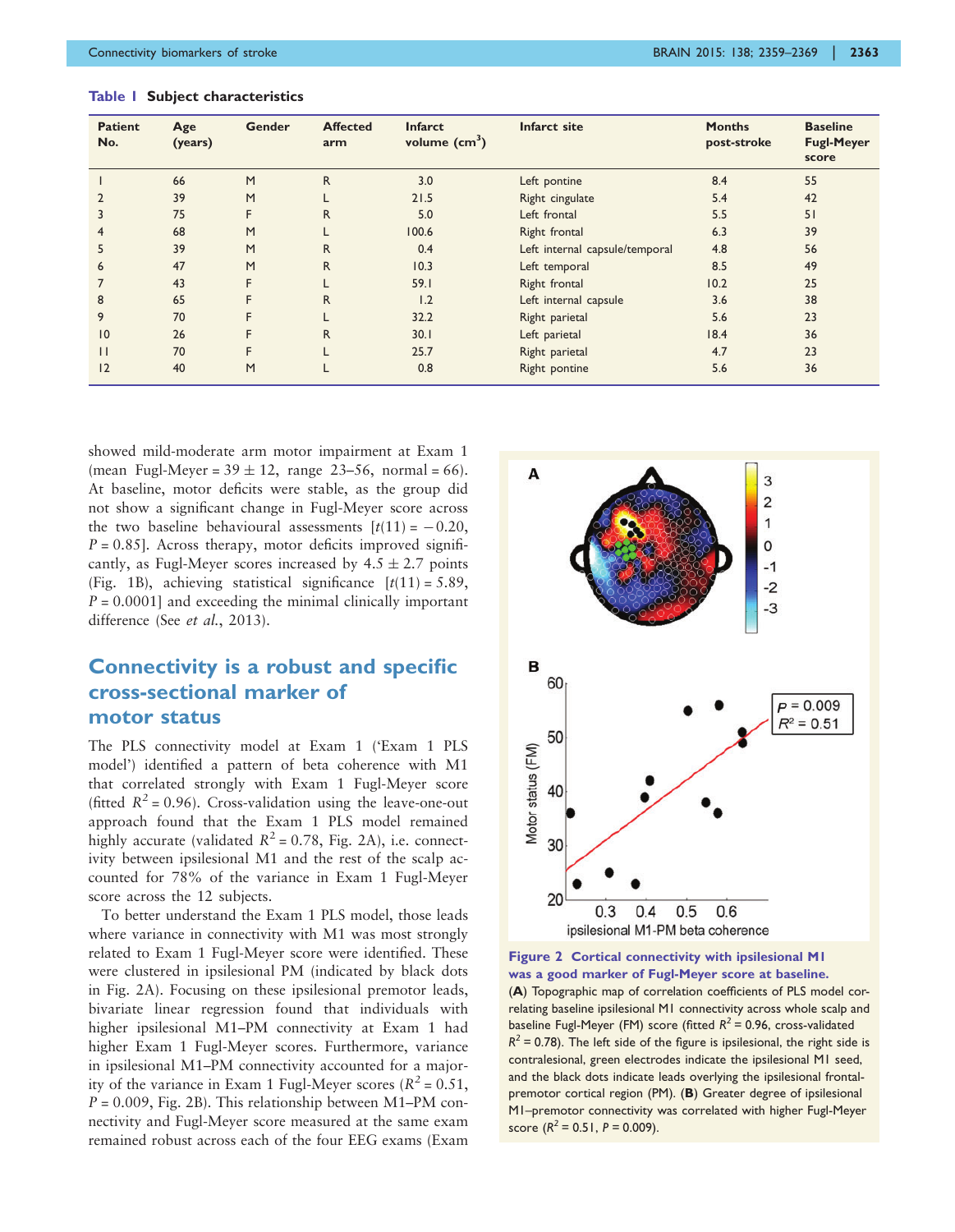2:  $R^2 = 0.67$ ,  $P = 0.001$ ; Exam 3:  $R^2 = 0.37$ ,  $P = 0.036$ ; and Exam 4:  $R^2 = 0.46$ ,  $P = 0.014$ ).

To examine the specificity of the relationship between motor deficits and ipsilesional M1–premotor connectivity in the Exam 1 PLS model, this connectivity measure was also examined in relation to two non-motor assessments, the Geriatric Depression Scale score and the Mini-Mental State Examination score (MMSE). Neither correlated significantly (Geriatric Depression Scale:  $P = 0.85$ ; MMSE:  $P = 0.25$ ), indicating that ipsilesional M1–PM connectivity at Exam 1 demonstrates specificity as a neural marker of motor status. In addition, a new PLS model was generated examining ipsilesional M1 connectivity in relation to Geriatric Depression Scale. This too did not reach significance, further supporting that whole scalp connectivity with ipsilesional M1 demonstrates specificity for function of the motor system.

An additional analysis examined connectivity between ipsilesional M1 and contralesional M1 (defined as the homologous leads over the contralesional hemisphere) in relation to motor status. Connectivity between ipsilesional M1 and contralesional M1 at Exam 1 was not significantly related to Exam 1 Fugl-Meyer score  $(P = 0.87)$ . A secondary analysis examined connectivity between ipsilesional M1 and contralesional PM at Exam 1, and this was also not related to Exam 1 Fugl-Meyer score  $(P = 0.41)$ .

## MRI measures of injury as cross-sectional markers of motor status

Infarct volume, a global measure of injury, did not correlate with Exam 1 Fugl-Meyer score  $(P > 0.05)$ , but per cent corticospinal tract injury, a measure more related to motor system injury, did  $(R^2 = 0.52, P = 0.008)$ . The strength of this brain injury-behaviour relationship was similar to the strength of the brain function-behaviour relationship (i.e. ipsilesional M1–premotor connectivity,  $R^2 = 0.51$ , above).

Clinical measures were poor predictors of baseline motor impairment. Time post-stroke  $(P = 0.85)$ , age  $(P = 0.81)$ , mood (Geriatric Depression Scale,  $P = 0.55$ ), and cognitive status (MMSE,  $P = 0.30$ ) did not correlate significantly with Exam 1 Fugl-Meyer score.

### Neural structure and function in combination contribute to motor status

Neural structure (injury) and functional factors each had an independent role in explaining motor status. A partial correlation was performed to determine the degree of association that EEG connectivity and corticospinal tract injury each had with Exam 1 Fugl-Meyer score. Both corticospinal tract injury ( $R^2 = 0.58$ ,  $P = 0.007$ ) and ipsilesional M1– PM connectivity  $(R^2 = 0.42, P = 0.03)$  remained significant; note that corticospinal tract injury and baseline ipsilesional M1–PM connectivity were not significantly correlated  $(P = 0.12)$ .

Furthermore, the combination of corticospinal tract injury and EEG connectivity was found to be a better marker of motor status than either measure alone. Corticospinal tract injury and EEG connectivity were combined through two methods. When corticospinal tract injury was added as an additional predictor in the Exam 1 PLS model of EEG connectivity, prediction was improved significantly  $[R^2 = 0.93]$ ,  $F(0.05,1,10) = 21.04$ ,  $P = 0.0001$ . Corticospinal tract injury and M1–PM connectivity were also combined in a multivariate least squares regression model, which also significantly improved prediction  $[R^2 = 0.86, F(0.05, 1.10) = 6.70,$  $P = 0.03$ ].

## Changes in connectivity are a good biomarker of motor gains with therapy

A separate analysis examined how change in EEG connectivity performed as a biomarker of change in motor status over the 28 days of therapy. The PLS model examining change in connectivity and change in Fugl-Meyer score from Exam 1 to Exam 4 ('Change PLS model') had a fitted  $R^2 = 0.92$  and cross-validated  $R^2 = 0.61$ . The leads from the Change PLS model most strongly related to change in Fugl-Meyer score over this period were clustered in regions overlying ipsilesional parietal (PAR) and ipsilesional PM (indicated by black dots in [Fig. 3A](#page-8-0)). Greater gains in Fugl-Meyer from Exam 1 to Exam 4 were related to larger increases in ipsilesional M1–PM connectivity [\(Fig. 3B](#page-8-0),  $R^2 = 0.34$ ,  $P = 0.04$ ) and to larger decreases in ipsilesional M1–PAR connectivity ([Fig. 3C](#page-8-0),  $R^2 = 0.36$ ,  $P = 0.04$ ; note that change in ipsilesional M1–premotor connectivity and change in ipsilesional M1–PAR connectivity from Exam 1 to Exam 4 were not significantly correlated  $(P = 0.96)$ . Change in connectivity between ipsilesional M1 and contralesional M1 regions did not correlate with change in Fugl-Meyer score  $(P = 0.65)$ .

## Baseline connectivity predicts gains from therapy

The PLS model of connectivity with ipsilesional M1 at Exam 1 predicting change in Fugl-Meyer score across therapy (from Exam 1 to Exam 4) had a fitted  $R^2$  of 0.97 and a cross-validated  $R^2$  of 0.79 ([Fig. 4](#page-8-0)A). The leads from this Exam 1 predictive model that most strongly related to change in Fugl-Meyer score were clustered in a region overlying ipsilesional parietal operculum (PARoperc). Greater gains in Fugl-Meyer from Exam 1 to Exam 4 were predicted by lower M1–PARoperc connectivity at Exam 1 [\(Fig. 4](#page-8-0)B,  $R^2 = 0.60$ ,  $P = 0.003$ ).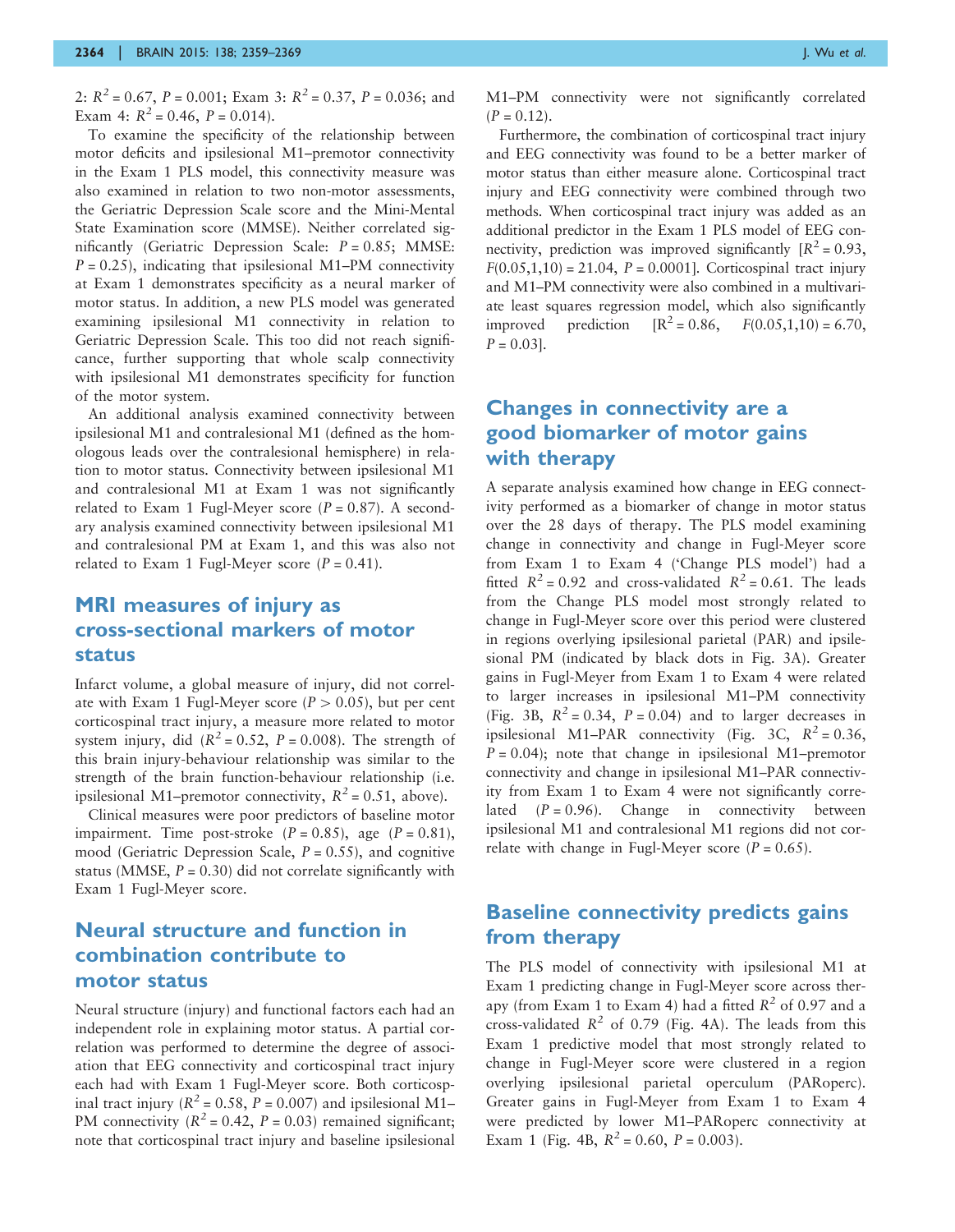<span id="page-8-0"></span>

Figure 3 Change in ipsilesional M1 connectivity was a significant biomarker of motor gains across therapy. (A) Topographic map of correlation coefficients in the PLS model correlating change in ipsilesional M1 connectivity across whole scalp and change in Fugl-Meyer score across the 28 days of therapy (fitted  $R^2$  = 0.92, cross-validated  $R^2$  = 0.61). (**B**) Greater degree of ipsilesional M1 connectivity with ipsilesional frontal-premotor cortical regions (PM) was correlated with higher Fugl-Meyer (FM) gains  $(R^2 = 0.34, P = 0.04)$ ; compared to the ipsilesional premotor electrodes identified in the Exam 1 PLS model, premotor electrodes in this change PLS model were more ventrally located. (C) Greater degree of ipsilesional M1 connectivity with ipsilesional parietal (PAR) cortical regions was correlated with smaller Fugl-Meyer gains  $(R^2 = 0.36, P = 0.04).$ 

## Clinical and MRI measures at Exam 1 do not predict motor gains from therapy

None of the clinical measures (age, time post-stroke, Exam 1 Fugl-Meyer score, Geriatric Depression Scale score,



Figure 4 Cortical connectivity with ipsilesional M1 at baseline predicted motor gains across therapy.

(A) Topographic map of correlation coefficients in the PLS model correlating ipsilesional M1 connectivity across whole scalp at baseline with change in Fugl-Meyer score across the 28 days of therapy (fitted  $R^2$  = 0.97, cross-validated  $R^2$  = 0.79). (**B**) Greater degree of ipsilesional M1 connectivity with ipsilesional parietal operculum (PARoperc) predicted smaller Fugl-Meyer gains ( $R^2$  = 0.60,  $P = 0.003$ ).

Edinburgh handedness score, and MMSE score) predicted change in Fugl-Meyer score from Exam 1 to Exam 4. In addition, neither of the MRI-based measures of injury (infarct volume and per cent corticospinal tract injury) predicted change in Fugl-Meyer score across therapy.

## **Discussion**

Patient care and clinical trials often rely on bedside assessments for decision-making after stroke. Biomarkers may be able to inform such decisions, e.g. to define therapy content ([Dodakian](#page-11-0) et al., 2013), to stratify patients in a trial ([Cramer, 2010\)](#page-11-0), or to assess changes in brain function across a period of therapy (Burke, et al.[, 2014](#page-11-0)a) based on a patient's specific biological state. Evidence suggests that measures of cortical connectivity have the potential to serve as such biomarkers ([Grefkes](#page-11-0) et al., 2008; [de](#page-11-0) [Vico Fallani](#page-11-0) et al., 2009; Carter et al.[, 2010;](#page-11-0) [van Meer](#page-12-0) et al.[, 2010](#page-12-0)). However, cortical connectivity has generally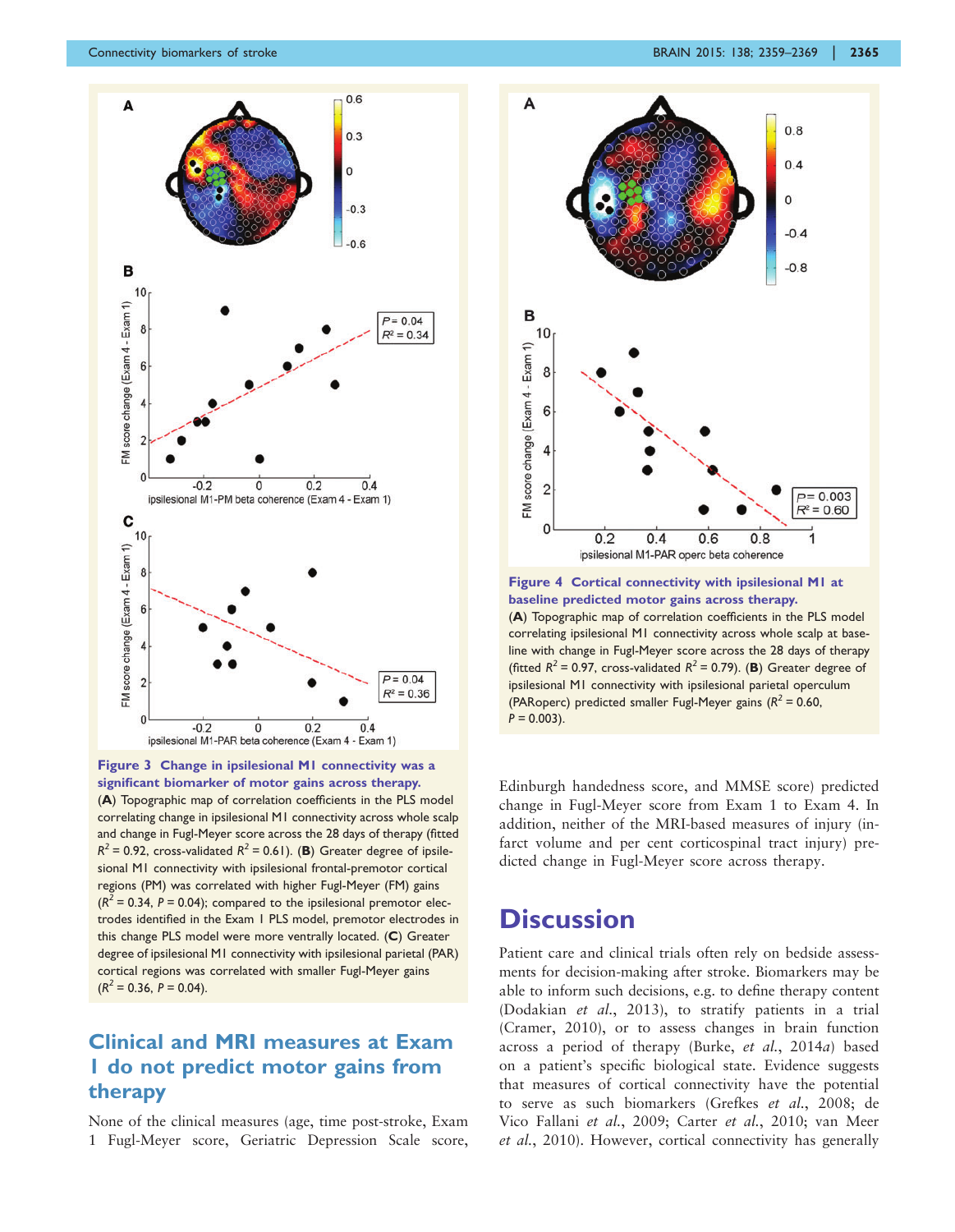been measured using MRI, which may have limitations in clinical application. A previous report found an EEG-based measure of connectivity was useful for predicting motor skill acquisition in healthy subjects (Wu et al.[, 2014](#page-12-0)). The current study extended this approach and found the same EEG-based measure (resting coherence between ipsilesional M1 and the rest of the cortex, in the high beta band) was a robust marker of baseline motor status, biomarker of change in motor status across 28 days of intensive therapy, and predictor of gains from therapy. Ipsilesional M1 connectivity with ipsilesional PM regions was consistently associated with favourable motor status, whereas measures of ipsilesional M1 connectivity with contralesional M1 were not significant. These findings support the potential of EEG-based measures of cortical connectivity as biomarkers after stroke.

The current study found that, among 12 patients with hemiparetic chronic stroke, functional connectivity with ipsilesional M1 across the brain had a robust relationship with baseline impairment, with a cross-validated  $R^2$  of 0.78, and furthermore was a powerful predictor of motor gains across the period of therapy, with an  $R^2$  of 0.79. By comparison, an MRI-based measure of motor system injury (per cent corticospinal tract injury) had a comparable relationship with baseline motor status at baseline  $(R^2 = 0.52)$ but did not significantly predict treatment gains. The strength of the current results speak to clinical applications of the current methods as reliable biomarkers of brain state that can be serially measured in patients with stroke. EEG has poorer spatial resolution as compared to neuroimaging modalities such as MRI. In addition, localization is limited by the fact that recordings are obtained at the scalp, and so current results are presented as occurring in the leads overlying a brain area rather than strictly within cortical regions per se. Nonetheless, EEG-based methods may have substantial clinical utility given their established safety record, low expense per exam, and relative ease and rapidity of data acquisition across complex medical settings.

Increasingly, multimodal approaches that consider both brain function and brain structure have been found to have advantages for explaining variance across patients with stroke [\(Gerloff](#page-11-0) et al., 2006; Stinear et al.[, 2007](#page-12-0); [Carter](#page-11-0) et al.[, 2012](#page-11-0)a; [Burke Quinlan](#page-11-0) et al., 2015). Consistent with these reports, the current study found that a combination of a brain functional assessment (motor network connectivity derived from dense array EEG) and a brain structural assessment (of motor system injury, corticospinal tract injury based on MRI) demonstrated improved prediction of motor impairment status as compared to either measure alone. While motor system injury and a measure of motor system function (M1–PM beta coherence) each explained $\sim$ 50% of variance in motor impairment, prediction was improved  $(R^2 = 0.86)$  when structural and functional measures were combined in a multivariate model. Prediction was also improved when corticospinal tract injury was included with connectivity measures in a PLS model of baseline impairment (validated  $R^2 = 0.93$ ). Thus, the current results represent a progression from previous studies that separately demonstrated EEG measures of connectivity and MRI measures of motor system damage to each be a good marker of motor status after stroke ([Zhu](#page-12-0) et al.[, 2010;](#page-12-0) [Dubovik](#page-11-0) et al., 2012). The current results are also in line with previous studies demonstrating that both brain structure (injury) and brain function (connectivity via functional MRI) contribute to motor status after stroke (Carter et al.[, 2012](#page-11-0)a; [Burke Quinlan](#page-11-0) et al., 2015).

Current methods also provide some insights into the neural events underlying the EEG findings. At baseline, larger ipsilesional M1–premotor connectivity correlated with better motor status, accounting for much of the Exam 1 PLS model ([Fig. 2](#page-6-0)B) and explained a majority of the variance in Exam 1 Fugl-Meyer scores. Ipsilesional M1–PM connectivity remained informative across the 28 days of therapy, increasing in parallel with motor gains [\(Fig. 3B](#page-8-0)). These results are consistent with abundant data describing an association between good motor recovery after stroke and increased activation of ipsilesional premotor during motor tasks (Carey et al.[, 2002;](#page-11-0) [Ward](#page-12-0) et al.[, 2003](#page-12-0)a; [Kantak](#page-11-0) et al., 2012). Although much of the previous work regarding the role of ipsilesional PM in motor recovery after stroke was derived from task-related data, several recent studies suggest brain activity acquired at rest is representative of engagement of brain networks during a task (Deco et al.[, 2011](#page-11-0); Saleh et al.[, 2012](#page-12-0)). Furthermore, several recent studies demonstrate that individual differences in brain function at rest are predictive of subsequent performance [\(Hampson](#page-11-0) et al., 2006; [Tambini](#page-12-0) et al.[, 2010](#page-12-0); Wu et al.[, 2014](#page-12-0)). Additionally, studies that examine connectivity measures derived from both resting and task-related data have produced similar results with respect to ipsilesional M1–PM connectivity and its relationship with behavioural status after stroke [\(Sharma](#page-12-0) et al., [2009;](#page-12-0) Wang et al.[, 2010; Rehme](#page-12-0) et al., 2011). The similarities across these reports are consistent with the parallels between current resting-state results and previously reported findings from task-related studies.

An additional hypothesis in the current study was that increased ipsilesional M1–contralesional M1 connectivity would be associated with lower baseline Fugl-Meyer scores and with smaller motor gains across therapy (Grefkes et al.[, 2008\)](#page-11-0). However, ipsilesional M1– contralesional M1 connectivity was not significantly related to baseline motor status or to its change with therapy. The reasons for this finding are uncertain but may be multifactorial. First, clinical characteristics of subjects enrolled in the current study, including time post-stroke and stroke severity, might have influenced the M1–M1 connectivity results. Indeed, longitudinal studies (Ward et al.[, 2003](#page-12-0)b; Park et al.[, 2011\)](#page-12-0) report that it is at earlier, and not later, points in stroke recovery that contralesional regions, including contralesional M1, are most prominent, and that M1–M1 connectivity is most asymmetric. Thus, the chronicity of patients enrolled in the current study compared to previous studies that report significant associations between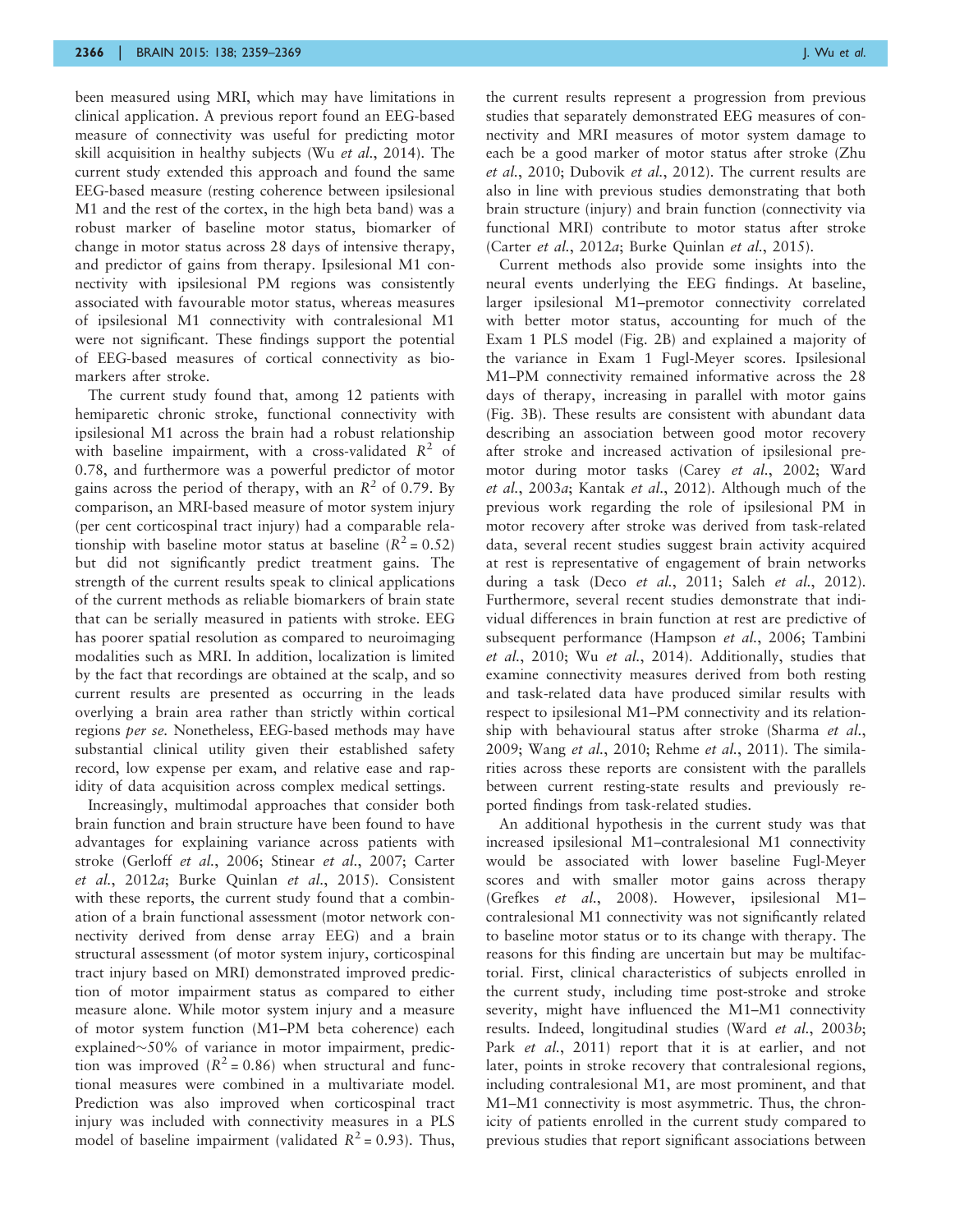the chronic phase of stroke.

<span id="page-10-0"></span>M1–M1 connectivity and motor status after stroke ([Carter](#page-11-0) et al.[, 2010;](#page-11-0) Wang et al.[, 2010](#page-12-0)) may partially account for the negative M1–M1 connectivity findings in the current study. Additionally, increased activation of contralesional M1 after stroke has been implicated as a compensatory mechanism in individuals with more severe stroke deficits ([Cramer and Crafton, 2006; Marshall](#page-11-0) et al., 2009) and thus might be expected to be a less robust marker of motor status in the mild to moderately impaired subjects enrolled in the current study. Second, the contribution of contralesional M1 to motor network processes after stroke may be less apparent when brain function is probed at rest, in contrast with the contribution of ipsilesional PM (see above). Indeed, in subjects with chronic stroke, interhemispheric inhibition measured between bilateral M1 showed greater correlation with behavioural parameters when measured during motor preparation compared to during the resting state ([Murase](#page-12-0) et al., 2004). Further in healthy subjects, M1–M1 connectivity is more apparent during movement compared to at rest (Jiang *et al.*[, 2004](#page-11-0)), and is further enhanced by increasing task complexity (Chen et al.[, 1997](#page-11-0)). The current findings are concordant with a prior functional MRI-based study that found ipsilesional M1–contralesional M1 connectivity to be a less robust marker of motor status after stroke compared to ipsilesional M1–premotor con-nectivity (Rehme et al.[, 2011](#page-12-0)). Overall, results suggest that M1–M1 connectivity, particularly when measured at rest, may have limitations as a marker of motor system function in patients with mild-to-moderate impairment in

The current study presents a novel application of PLS regression for analysis of EEG data in a stroke population, resulting in robust correlations between neural measures of connectivity and motor impairment. Such an approach is similar to graph theoretical approaches that examine stroke-related changes in cortical motor network centrality (Wang et al.[, 2010](#page-12-0); Yin et al.[, 2014\)](#page-12-0). While graph theory analysis requires a priori definition of network nodes, PLS is a whole brain approach for identifying regions of interest, and may be less likely to overlook contributions from brain regions that were not considered at the outset, such as the contribution of larger M1–PAR connectivity across therapy as a biomarker of smaller motor gains; increased M1–PAR connectivity may reflect greater reliance on regions posterior to ipsilesional M1, a compensatory mechanism associated with greater damage to the motor system ([Pineiro](#page-12-0) et al., 2001; [Cramer, 2008](#page-11-0)a). Notably, the structure of the models is defined by brain states of the specific patients enrolled in the study and are likely also influenced by therapy content. These caveats underscore the need to further evaluate the current model more broadly, e.g. in separate and different stroke populations, with a different class of therapeutic intervention, or in relation to nonmotor deficits after stroke.

High intersubject variability in response to treatment is common after stroke and is an important concern in clinical stroke research (Bath et al.[, 2012;](#page-11-0) Saleh et al.[, 2012](#page-12-0); Várkuti et al., 2013). Serial measurement of brain functional connectivity over a course of rehabilitation therapy has the potential to provide biological insights into this variability and thereby improve the precision with which post-acute care is prescribed. As the current methods demonstrate a consistent relationship between ipsilesional M1– premotor coherence and Fugl-Meyer score at each of the four exams spanning the 28 days of therapy, the EEGderived measure of connectivity therefore seems to be a reliable neural marker of motor system status after stroke. Parallels between previous reports and the current results with respect to ipsilesional M1–premotor connectivity and post-stroke motor status suggest validity of the current EEG-based methods as a neural probe of motor system function after stroke. In addition, as data could be obtained at all 48 EEG sessions, with no EEG exam excluded due to reasons such as hardware malfunction or excessive movement artefact during data acquisition, the present EEGbased methods may be less restrictive as compared to functional MRI-based methods, which exclude some individuals such as those with certain metal implants. EEG is a safe and relatively inexpensive neuroimaging method that can be rapidly performed at the bedside and so may be useful in complex clinical settings such as acute stroke (Luu *[et al.](#page-11-0)*, [2001](#page-11-0)), where measuring brain function has historically been challenging. In addition, targeted engagement of a specific brain network (Sulzer et al.[, 2013\)](#page-12-0) such as the ipsilesional premotor circuit ([Dodakian](#page-11-0) et al., 2013) is a strategy that might be useful for maximizing rehabilitation gains, and that would benefit from availability of a brain state biomarker at the bedside. Together, the current results suggest that EEG measures of cortical connectivity may have value as biomarkers of cortical function and plasticity after stroke.

## Acknowledgements

The authors wish to thank K. Pearson-Fuhrhop for assistance acquiring EEG data, as well as A. Kaur and N. Varzhapetyan for help with data analysis. Dr Cramer has served as a consultant for GlaxoSmithKline, Dart Neuroscience, the RAND Corporation, and MicroTransponder.

## Funding

Support for this research was provided by the NINDS (R01 NS059909 and K24 HD074722), the UC Irvine School of Medicine Dean's Triumvirate Grant, and the UC Irvine ICTS (UL1 TR000153 and TL1 TR000148).

## **References**

Andersson CA, Bro R. The N-way Toolbox for MATLAB. Chemom Intell Lab Syst 2000; 52: 1–4.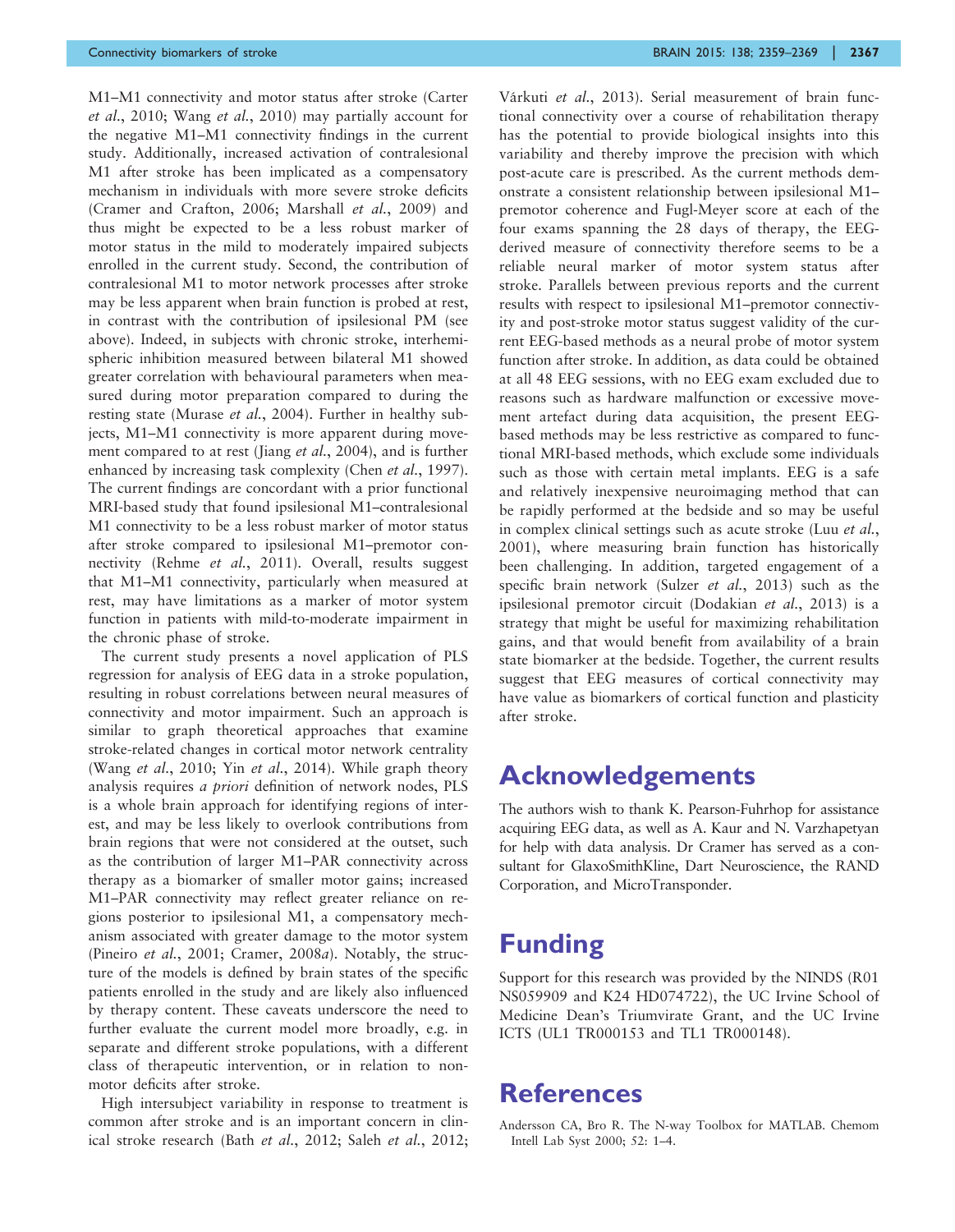- <span id="page-11-0"></span>Bath PMW, Lees KR, Schellinger PD, Altman H, Bland M, Hogg C, et al. Statistical analysis of the primary outcome in acute stroke trials. Stroke 2012; 1171–8.
- Burke E, Cramer SC. Biomarkers and predictors of restorative therapy effects after stroke. Curr Neurol Neurosci Rep 2013; 13: 329.
- Burke E, Dobkin B, Noser E, Enney L, Cramer S. Predictors and biomarkers of treatment gains in a clinical stroke trial targeting the lower extremity. Stroke 2014a; 45: 2379–84.
- Burke E, Dodakian L, See J, McKenzie A, Riley J, Le V, et al. A multimodal approach to understanding motor impairment and disability after stroke. J Neurol 2014b; 261: 1178–86.
- Burke Quinlan E, Dodakian L, See J, McKenzie A, Le V, Wojnowicz M, et al. Neural function, injury, and stroke subtype predict treatment gains after stroke. Ann Neurol 2015; 1–14.
- Carey JR, Kimberley TJ, Lewis SM, Auerbach EJ, Dorsey L, Rundquist P, et al. Analysis of fMRI and finger tracking training in subjects with chronic stroke. Brain 2002; 125: 773–88.
- Carey LM, Abbott DF, Egan GF, O'Keefe GJ, Jackson GD, Bernhardt J, et al. Evolution of brain activation with good and poor motor recovery after stroke. Neurorehabil Neural Repair 2006; 20: 24–41.
- Carter AR, Astafiev SV, Lang CE, Connor LT, Rengachary J, Strube MJ, et al. Resting interhemispheric functional magnetic resonance imaging connectivity predicts performance after stroke. Ann Neurol 2010; 67: 365–75.
- Carter AR, Patel KR, Astafiev SV, Snyder AZ, Rengachary J, Strube MJ, et al. Upstream dysfunction of somatomotor functional connectivity after corticospinal damage in stroke. Neurorehabil Neural Repair 2012a; 26: 7–19.
- Carter AR, Shulman GL, Corbetta M. Why use a connectivity-based approach to study stroke and recovery of function?. Neuroimage 2012b; 62: 2271–80.
- Chen R, Gerloff C, Hallett M, Cohen LG. Involvement of the ipsilateral motor cortex in finger movements of different complexities. Ann Neurol 1997; 41: 247–54.
- Cramer S, Crafton K. Somatotopy and movement representation sites following cortical stroke. Exp Brain Res 2006; 168: 25–32.
- Cramer SC. Repairing the human brain after stroke: I. Mechanisms of spontaneous recovery. Ann Neurol 2008a; 63: 272–87.
- Cramer SC. Repairing the human brain after stroke. II. Restorative therapies. Ann Neurol 2008b; 63: 549–60.
- Cramer SC. Stratifying patients with stroke in trials that target brain repair. Stroke 2010; 41: S114–6.
- Dawes H, Enzinger C, Johansen-Berg H, Bogdanovic M, Guy C, Collett J, et al. Walking performance and its recovery in chronic stroke in relation to extent of lesion overlap with the descending motor tract. Exp Brain Res 2008; 186: 325–33.
- Deco G, Jirsa VK, McIntosh AR. Emerging concepts for the dynamical organization of resting-state activity in the brain. Nat Rev Neurosci 2011; 12: 43–56.
- Deeny SP, Haufler AJ, Saffer M, Hatfield BD. Electroencephalographic coherence during visuomotor performance: a comparison of corticocortical communication in experts and novices. J Mot Behav 2009; 41: 106–16.
- Delorme A, Makeig S. EEGLAB: an open source toolbox for analysis of single-trial EEG dynamics including independent component analysis. J Neurosci Methods 2004; 134: 9–21.
- Delorme A, Sejnowski T, Makeig S. Enhanced detection of artifacts in EEG data using higher-order statistics and independent component analysis. Neuroimage 2007; 34: 1443–49.
- de Vico Fallani F, Astolfi L, Cincotti F, Mattia D, la Rocca D, Maksuti E, et al. Evaluation of the brain network organization from EEG signals: a preliminary evidence in stroke patient. Anat Rec 2009; 292: 2023–31.
- Dodakian L, McKenzie A, Burke E, See J, Zhou R, Augsberger R, et al. A home-based telerehabilitation system for patients with stroke. In: International Stroke Conference, San Diego, CA, 2014. Page 74 (abstract).
- Dodakian L, Sharp K, See J, Abidi N, Mai K, Fling B, et al. Targeted engagement of a dorsal premotor circuit in the treatment of poststroke paresis. NeuroRehabilitation 2013; 33: 13–24.
- Dubovik S, Pignat J-M, Ptak R, Aboulafia T, Allet L, Gillabert N, et al. The behavioral significance of coherent resting-state oscillations after stroke. Neuroimage 2012; 61: 249–57.
- Gerloff C, Bushara K, Sailer A, Wassermann EM, Chen R, Matsuoka T, et al. Multimodal imaging of brain reorganization in motor areas of the contralesional hemisphere of well recovered patients after capsular stroke. Brain 2006; 129: 791–808.
- Grefkes C, Fink GR. Reorganization of cerebral networks after stroke: new insights from neuroimaging with connectivity approaches. Brain 2011; 134: 1264–76.
- Grefkes C, Nowak DA, Eickhoff SB, Dafotakis M, Kust J, Karbe H, et al. Cortical connectivity after subcortical stroke assessed with functional magnetic resonance imaging. Ann Neurol 2008; 63: 236–46.
- Hampson M, Driesen N, Skudlarski P, Gore J, Constable R. Brain connectivity related to working memory performance. J Neurosci 2006; 26: 13338–43.
- Hardwick R, Rottschy C, Miall R, Eickhoff S. A quantitative metaanalysis and review of motor learning in the human brain. Neuroimage 2013; 67: 283–97.
- Homan R, Herman J, Purdy P. Cerebral location of international 10-20 system electrode placement. Electroencephalogr. Clin Neurophysiol 1987; 66: 376–82.
- Huang X, Qin G, Fang Y. Optimal combinations of diagnostic tests based on AUC. Biometrics 2011; 67: 568–76.
- James GA, Lu ZL, VanMeter JW, Sathian K, Hu XP, Butler AJ. Changes in resting state effective connectivity in the motor network following rehabilitation of upper extremity poststroke paresis. Top Stroke Rehabil 2009; 16: 270–81.
- Jiang T, He Y, Zang Y, Weng X. Modulation of functional connectivity during the resting state and the motor task. Hum Brain Mapp 2004; 22: 63–71.
- Johansen-Berg H, Dawes H, Guy C, Smith SM, Wade DT, Matthews PM. Correlation between motor improvements and altered fMRI activity after rehabilitative therapy. Brain 2002; 125: 2731–42.
- Johansen-Berg H, Rushworth MF, Bogdanovic MD, Kischka U, Wimalaratna S, Matthews PM. The role of ipsilateral premotor cortex in hand movement after stroke. Proc Natl Acad Sci USA 2002; 99: 14518–23.
- Kang L, Liu A, Tian L. Linear combination methods to improve diagnostic/prognostic accuracy on future observations. Stat Methods Med Res 2013, in press. Available from: [http://www.ncbi.nlm.nih.](http://www.ncbi.nlm.nih.gov/pubmed/23592714) [gov/pubmed/23592714](http://www.ncbi.nlm.nih.gov/pubmed/23592714).
- Kantak SS, Stinear JW, Buch ER, Cohen LG. Rewiring the brain: potential role of the premotor cortex in motor control, learning, and recovery of function following brain injury. Neurorehabil Neural Repair 2012; 26: 282–92.
- Krishnan A, Williams LJ, McIntosh AR, Abdi H. Partial Least Squares (PLS) methods for neuroimaging: a tutorial and review. Neuroimage 2011; 56: 455–75.
- Krishnan L, Kang A, Sperling G, Srinivasan R. Neural strategies for selective attention distinguish fast-action video game players. Brain Topogr 2013; 26: 83–97.
- Lindenberg R, Renga V, Zhu L, Betzler F, Alsop D, Schlaug G. Structural integrity of corticospinal motor fibers predicts motor impairment in chronic stroke. Neurology 2010; 74: 280–7.
- Loubinoux I, Carel C, Pariente J, Dechaumont S, Albucher JF, Marque P, et al. Correlation between cerebral reorganization and motor recovery after subcortical infarcts. Neuroimage 2003; 20: 2166–80.
- Luu P, Tucker DM, Englander R, Lockfeld A, Lutsep H, Oken B. Localizing acute stroke-related EEG changes: assessing the effects of spatial undersampling. J Clin Neurophysiol 2001; 18: 302–17.
- Marshall RS, Zarahn E, Alon L, Minzer B, Lazar RM, Krakauer JW. Early imaging correlates of subsequent motor recovery after stroke. Ann Neurol 2009; 65: 596–602.